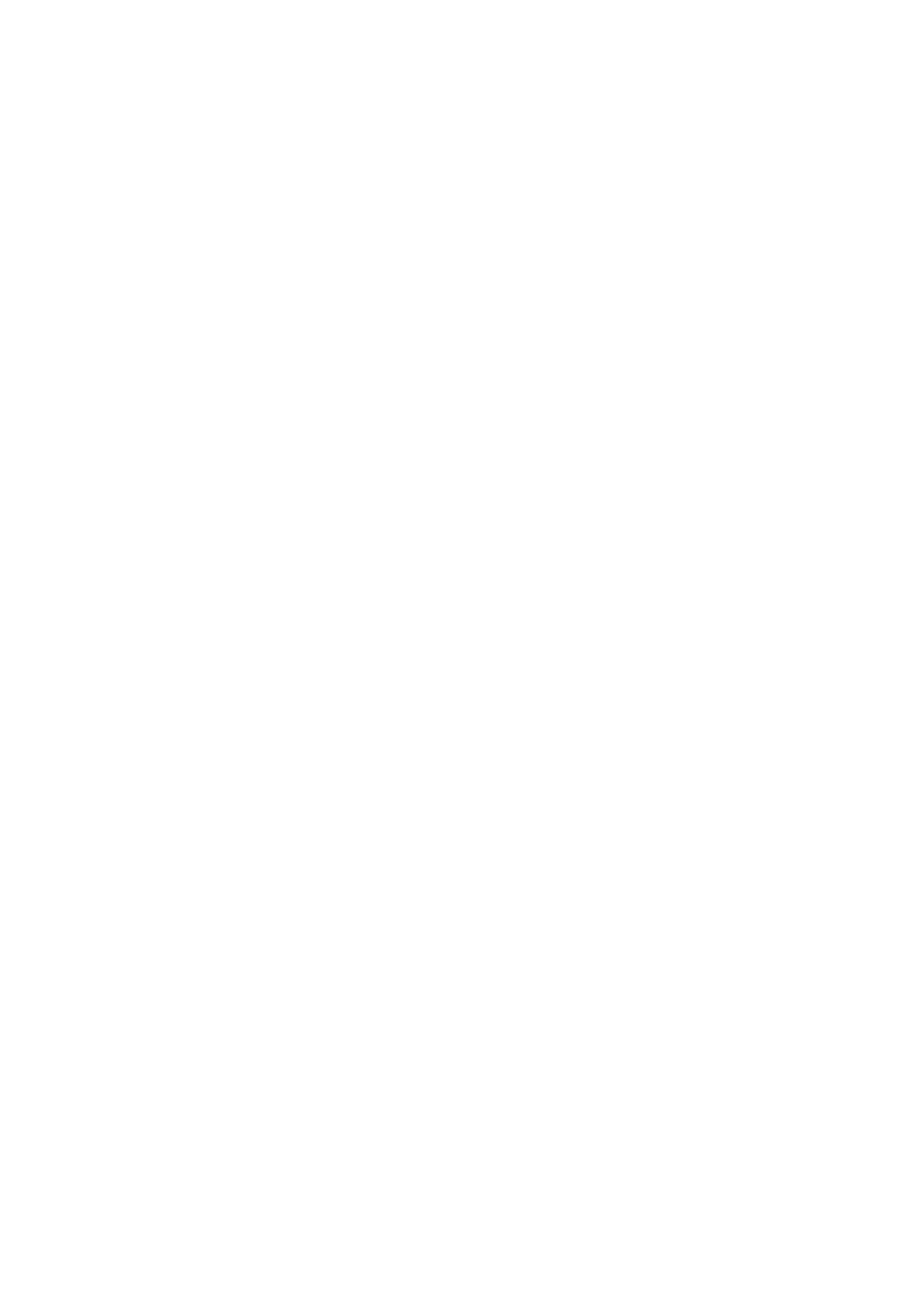*I certify that this public bill, which originated in the Legislative Assembly, has finally passed the Legislative Council and the Legislative Assembly of New South Wales.*

> *Clerk of the Legislative Assembly. Legislative Assembly, Sydney, , 2008*



New South Wales

## **Home Building Amendment Bill 2008**

Act No , 2008

An Act to amend the *Home Building Act 1989* to make further provision with respect to the suspension of building licences, the taking of disciplinary action and the requirements for home warranty insurance.

*I have examined this bill and find it to correspond in all respects with the bill as finally passed by both Houses.*

*Assistant Speaker of the Legislative Assembly.*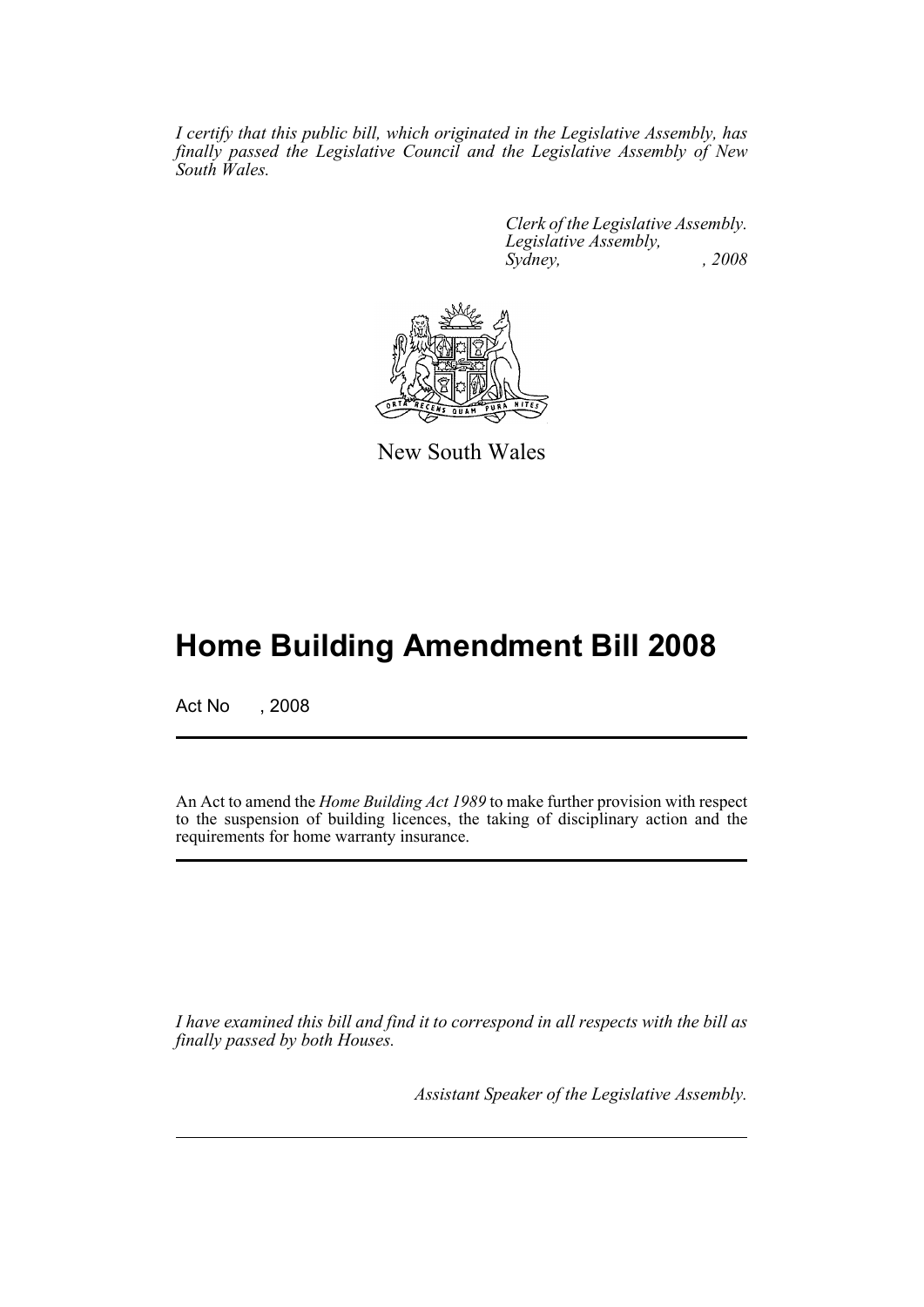### <span id="page-3-0"></span>**The Legislature of New South Wales enacts:**

## **1 Name of Act**

This Act is the *Home Building Amendment Act 2008*.

## <span id="page-3-1"></span>**2 Commencement**

This Act commences on 1 April 2009.

## <span id="page-3-2"></span>**3 Amendment of Home Building Act 1989 No 147**

The *Home Building Act 1989* is amended as set out in Schedule 1.

## <span id="page-3-3"></span>**4 Repeal of Act**

- (1) This Act is repealed on the day following the day on which this Act commences.
- (2) The repeal of this Act does not, because of the operation of section 30 of the *Interpretation Act 1987*, affect any amendment made by this Act.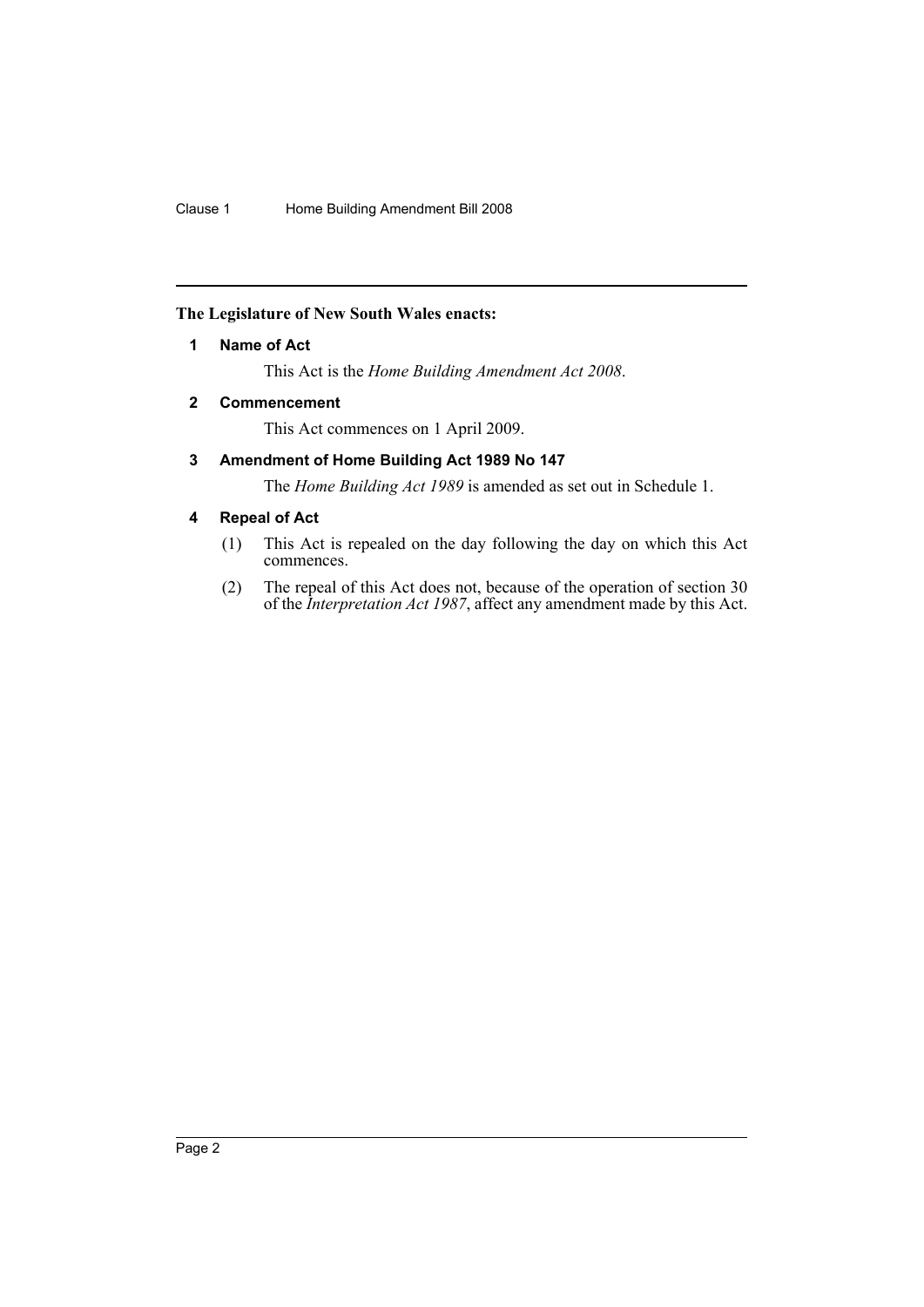Amendments **Amendments** Schedule 1

## <span id="page-4-0"></span>**Schedule 1 Amendments**

(Section 3)

#### **[1] Section 18E Proceedings for breach of warranties**

Omit section 18E (2). Insert instead:

- (2) The fact that a person entitled to the benefit of a statutory warranty specified in paragraph  $(a)$ ,  $(b)$ ,  $(c)$ ,  $(e)$  or  $(f)$  of section 18B has enforced the warranty in relation to a particular deficiency in the work does not prevent the person from enforcing the same warranty for a deficiency of a different kind in the work (*the other deficiency*) if:
	- (a) the other deficiency was in existence when the work to which the warranty relates was completed, and
	- (b) the person did not know, and could not reasonably be expected to have known, of the existence of the other deficiency when the warranty was previously enforced, and
	- (c) the proceedings to enforce the warranty in relation to the other deficiency are brought within the period referred to in subsection  $(1)$ .

#### **[2] Section 42A**

Insert after section 42:

#### **42A Automatic suspension of licence for failure to comply with order to pay money in relation to building claim**

(1) In this section:

*building claim* has the same meaning as in Part 3A, and includes a claim for the payment of an unspecified sum of money that arises from a supply of building goods or services as referred to in section 48A.

*licence* means:

- (a) a contractor licence (whether or not an endorsed contractor licence), or
- (b) a building consultancy licence.
- (2) If the holder of a licence fails to comply with an order of a court or the Tribunal to pay an amount of money in respect of a building claim by the due date, the licence is, subject to this section, suspended until such time as the Director-General is satisfied that the order has been complied with.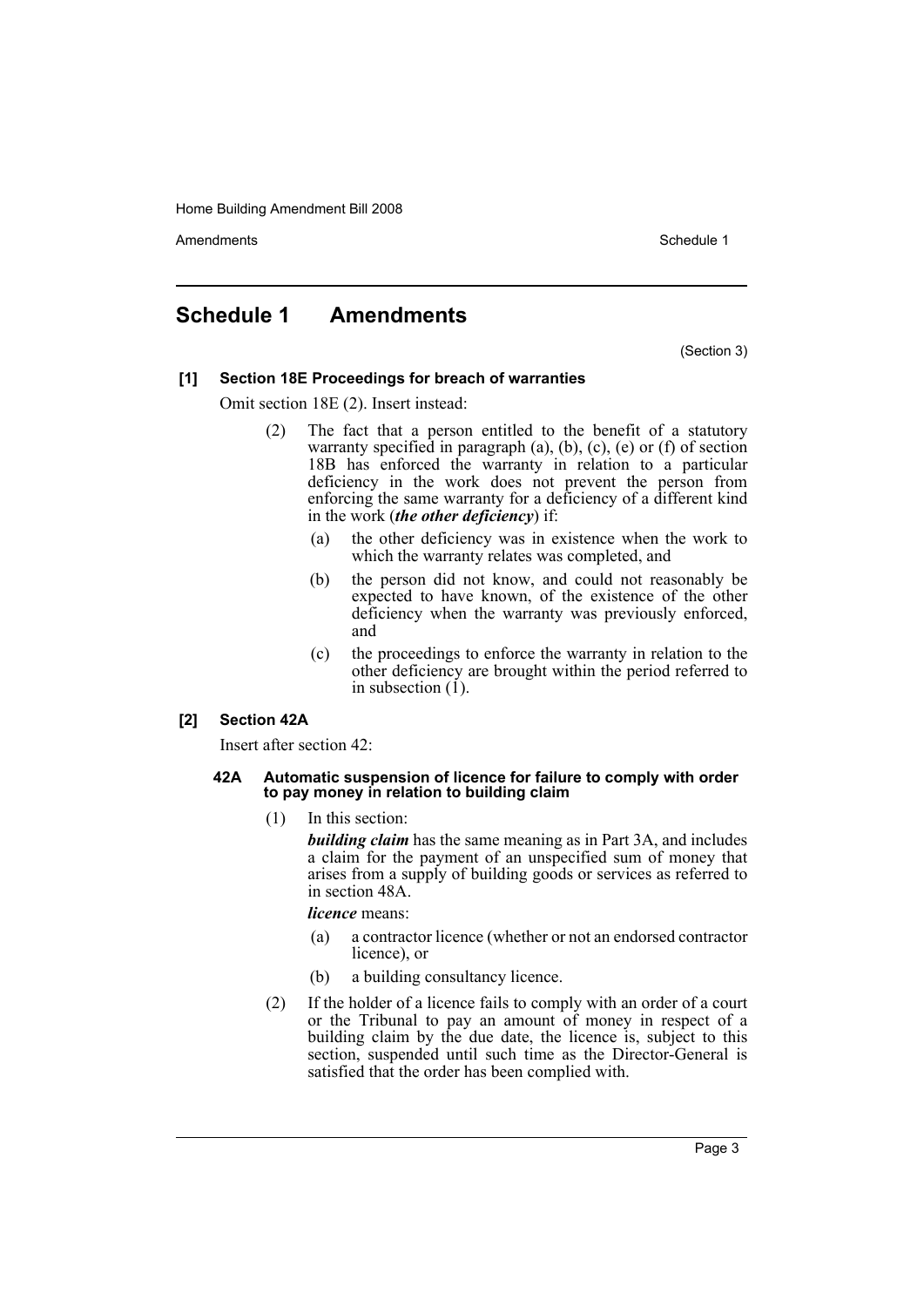Schedule 1 Amendments

- (3) For the purposes of this section, the *due date* for payment of an amount of money in respect of a building claim is:
	- (a) the end of the time limit specified in the order for payment, or
	- (b) if no such time limit is specified in the order—the end of the period determined by the Director-General.
- (4) The suspension of the licence takes effect:
	- (a) 28 days after the due date for payment, or
	- (b) if the Director-General is, before the end of that 28-day period, provided with a copy of an order staying the operation of the decision of the court or the Tribunal pending an appeal against the decision—as soon as the decision of the court or the Tribunal is confirmed on appeal.

**Note.** In the case of an order of the Tribunal, section 69 of the *Consumer, Trader and Tenancy Tribunal Act 2001* provides that an appeal against (or an application for a rehearing of) the Tribunal's decision does not automatically affect the operation of the decision. However, an order may be made under that section to stay the operation of the Tribunal's decision.

- (5) The Director-General may, by notice in writing to the holder of a licence, defer the operation of the suspension of the licence under this section for any period up until the date on which the licence is due for renewal.
- (6) A decision by the Director-General to defer, or not to defer, the operation of the suspension of a licence under this section cannot be reviewed by the Administrative Decisions Tribunal in an application for review made under this Act.
- (7) If a licence is suspended by operation of this section, the holder of the licence must, as soon as practicable after the suspension takes effect:
	- (a) return the licence to the Director-General by lodging it at an office of the Office of Fair Trading, Department of Commerce, or
	- (b) if unable to lodge the licence, lodge at an office of the Office of Fair Trading, Department of Commerce a statement signed by the person providing accurate and complete details of why the licence cannot be lodged.

Maximum penalty: 40 penalty units in the case of a corporation and 20 penalty units in any other case.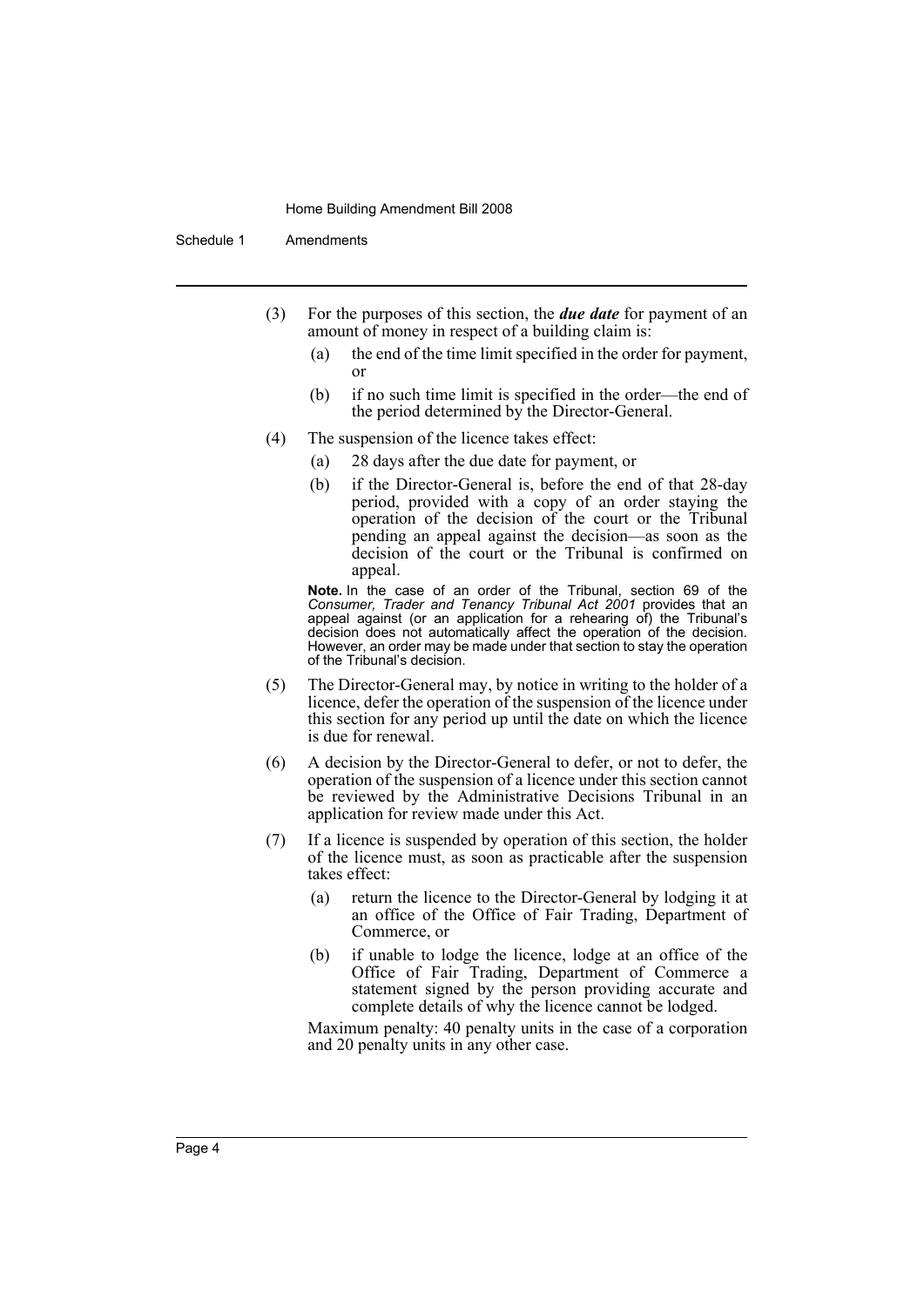Amendments **Amendments** Schedule 1

(8) This section does not operate to prevent the taking of disciplinary action under Part 4 against a person on the grounds that the person has failed to comply with an order of a court or the Tribunal to pay an amount of money in respect of a building claim.

#### **[3] Part 3A, Division 6**

Insert after Division 5:

#### **Division 6 Miscellaneous**

#### **48V Requirement to notify Director-General of court order to pay money in relation to building claim**

- (1) If the holder of a licence within the meaning of section 42A is ordered by a court to pay an amount of money in respect of a building claim, the licence holder must, within 7 days after the order is made, notify the Director-General in writing of the following particulars:
	- (a) the amount of money ordered to be paid,
	- (b) the date on which the money is due to be paid if such a date is specified in the order,
	- (c) the name of the person to whom the money is to be paid,
	- (d) such other particulars as may be prescribed by the regulations.

Maximum penalty: 40 penalty units in the case of a corporation and 20 penalty units in any other case.

- (2) Without limiting any requirement to notify under subsection (1), if a court makes an order for the payment of money in respect of a building claim, any party to the proceedings in which the order was made may notify the Director-General of the making of the order and the terms of the order.
- (3) A reference in this section to a building claim includes a reference to a claim for the payment of an unspecified sum of money that arises from a supply of building goods or services.

#### **[4] Section 51 Improper conduct: generally**

Insert "or with an order of a court in respect of a building claim as referred to in Part 3A" after "the Tribunal" wherever occurring in section 51 (2) (c) and  $(2A)$  (d).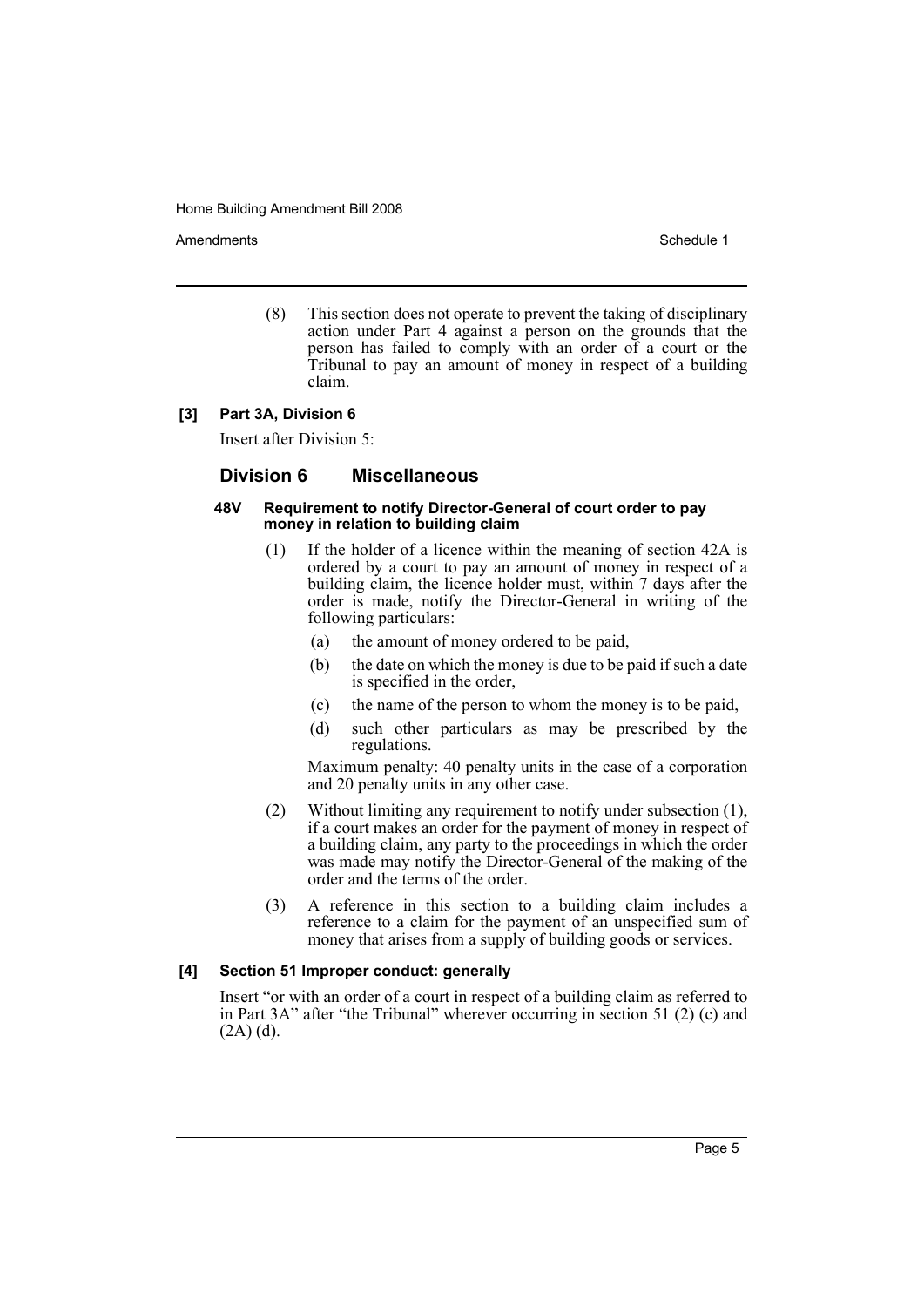Schedule 1 Amendments

#### **[5] Section 99 Requirements for insurance for residential building work**

Insert after section 99 (2):

- (3) For the purposes of subsection (1), a reference to the insolvency, death or disappearance of a contractor is taken to include a reference to the suspension of the contractor's licence under section 42A. Accordingly, a contract of insurance in relation to residential building work required by section 92 must include provision that enables the person on whose behalf the work is being done and the person's successors in title (*the beneficiary*) to make a claim if the contractor's licence is suspended under section 42A.
- (4) The following provisions apply in relation to any such claim:
	- (a) the insurer is only required to accept liability for the claim if the Tribunal or a court has ordered the contractor to pay the beneficiary an amount of money in respect of a building claim within the meaning of Part 3A and the contractor has failed to comply with the order,
	- (b) if the insurer pays the claim, the insurer is entitled to recover from the contractor, as a debt in a court of competent jurisdiction, the amount paid by the insurer under the claim (including costs associated with processing the claim),
	- (c) if, after the claim has been paid, the contractor complies with the order of the Tribunal or court or completes the residential building work, the insurer is entitled to recover from the beneficiary, as a debt in a court of competent jurisdiction, so much of the amount paid by the insurer under the claim as equals the amount paid to the beneficiary under the order (excluding any such amount paid under the order that does not relate to a matter for which the insurer is liable under the contract of insurance),
	- (d) the insurer is not entitled to recover an amount under paragraph (b) or (c) if the insurer has already recovered an amount under either of those paragraphs in respect of the same claim.
- (5) For the purposes of subsection (3), a contractor's licence that would have been suspended under section 42A were it not for the fact that the licence expired, or was surrendered or cancelled, before the suspension took effect is taken to have been suspended under that section.